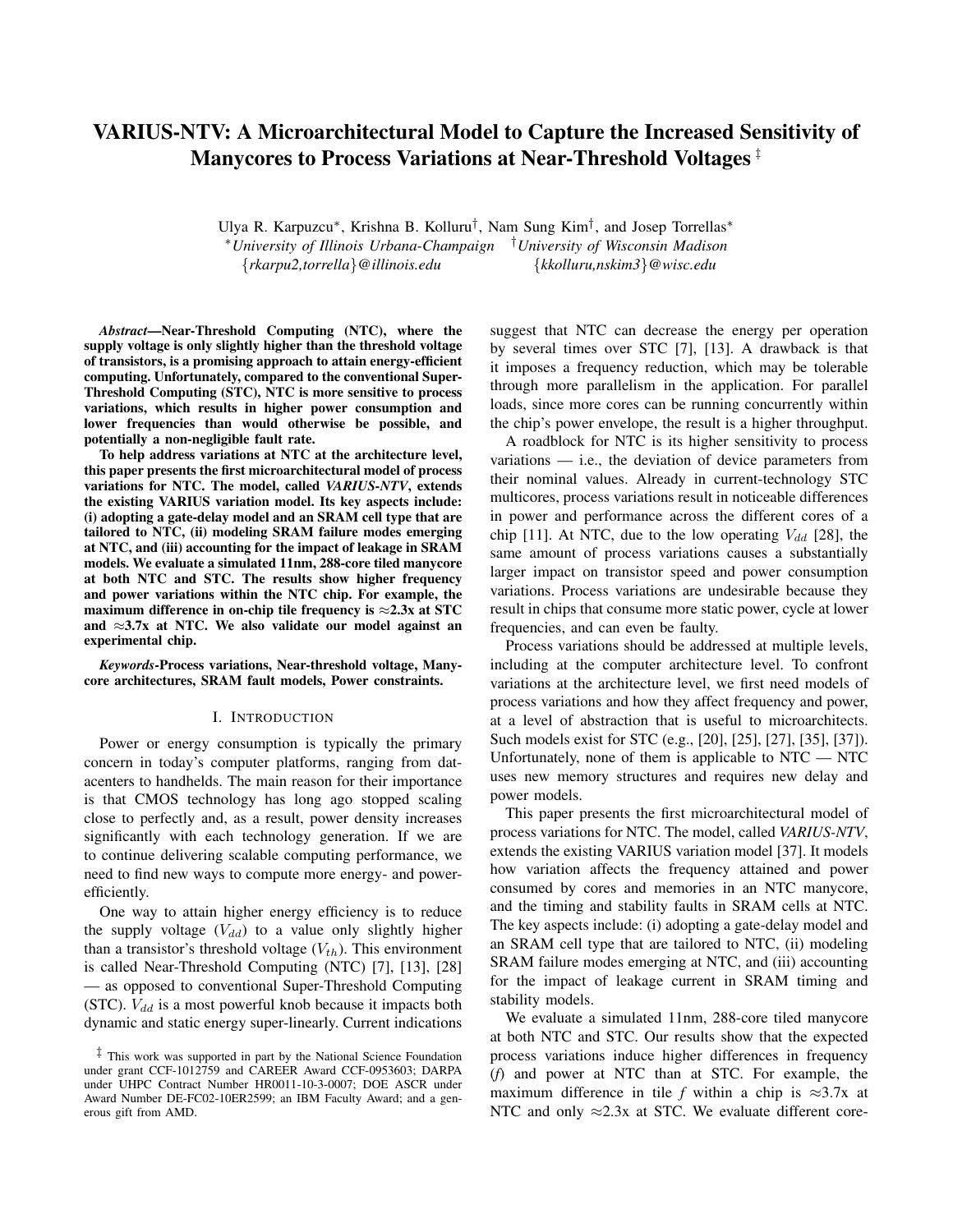tiling organizations in the chip and different configurations of on-chip  $V_{dd}$ - and *f*-domains. Our experiments show that variation management is especially important at NTC. Finally, we validate our model against an experimental 80-core prototype chip [11].

This paper is organized as follows: Section II provides a background; Section III presents our VARIUS-NTV variation model; Section IV describes the manycore architecture evaluated; Sections V and VI evaluate VARIUS-NTV for the architecture; Section VII outlines our initial validation of VARIUS-NTV; and Section VIII discusses related work.

#### II. BACKGROUND

## *A. Near-Threshold Computing (NTC) Basics*

NTC refers to an environment where  $V_{dd}$  is set to a value only slightly higher than the transistors'  $V_{th}$  [7], [13], [28]. For current technologies, this roughly corresponds to  $V_{dd} \approx 500$ mV, while the  $V_{dd}$  of conventional (or STC) environments is  $\approx$ 1V.

NTC pushes back the manycore power wall by reducing the energy per operation several times compared to STC at the expense of degrading the frequency of operation [13]. The result is that the power is expected to reduce by about an order of magnitude, allowing more cores to operate simultaneously for the same manycore power envelope. If the application has parallelism, this is a major advantage.

Figure 1 compares the scaling of three parameters under NTC, STC, and as imposed by classical CMOS theory [10]: supply voltage, transistor delay and power density. The X axis shows gate length to characterize each technology generation. Classical scaling relies on scaling  $V_{dd}$  down at every technology generation by a constant scaling factor  $\kappa$ . Both  $V_{dd}$  and transistor delay reduce at each generation, giving rise to a constant power density. Conventional STC scaling deviates from classical scaling in that the decrease of the transistor's  $V_{th}$  has practically stopped to keep subthreshold leakage under control, which in turn has prevented  $V_{dd}$ from scaling [19]. A consequence of this fact is that power density now keeps increasing. As we go from STC to NTC scaling, the curves experience vertical shifts. Specifically, as  $V_{dd}$  decreases (Figure 1(a)), power density goes down and transistor delay increases (Figure 1(b)).

In terms of energy and delay, NTC is close to a sweet spot. Figure 2 shows the inverse of energy per operation (labeled as energy efficiency) in MIPS/Watt (left Y axis) and the transistor delay (right Y axis) as a function of  $V_{dd}$ . In the NTC region, the energy efficiency is high and the transistor delay is relatively low. Away from this region, higher  $V_{dd}$  quickly results in substantially lower energy efficiency. Lower  $V_{dd}$ , on the other hand, quickly results in slower transistors.



Figure 1. Parameter scaling under three scenarios [7].



Figure 2. Impact of  $V_{dd}$  on energy efficiency and delay [13].

#### *B. The Impact of Process Variations at NTC*

Each technology generation becomes increasingly vulnerable to process variations, which manifest across the chip as static, spatial fluctuations in transistor parameters around the nominal values [2], [3]. Within-die (WID) process variations are caused by systematic effects (e.g., due to lithographic irregularities) and random effects (e.g., due to varying dopant concentrations) [38]. Two key process parameters affected by variations are  $V_{th}$  and the effective channel length ( $L_{eff}$ ). The higher the  $V_{th}$  and  $L_{eff}$  variations are, the higher the variations in transistor switching speed and static power consumption are. This results in chips with increased variation in frequency and power consumption across cores and memories. Note that, in an environment with variation, the average core has lower frequency than before. This is because the slower transistors determine the frequency of the whole core. Moreover, the average core consumes more static power. The reason is that  $low-V_{th}$ transistors consume more additional power than high- $V_{th}$ ones save.

Unfortunately, transistor delay and power consumption are more sensitive to variations in  $V_{th}$  and  $L_{eff}$  at NTC than at STC. Consider transistor delay first. At low  $V_{dd}$ , transistor delay is experimentally found to be more sensitive to changes in  $V_{th}$  [14]. For example, Figure 3 shows the transistor delay from the model of Markovic *et al.* [28] as  $V_{th}$  varies. For  $V_{dd}$ =0.6V, the difference in delay between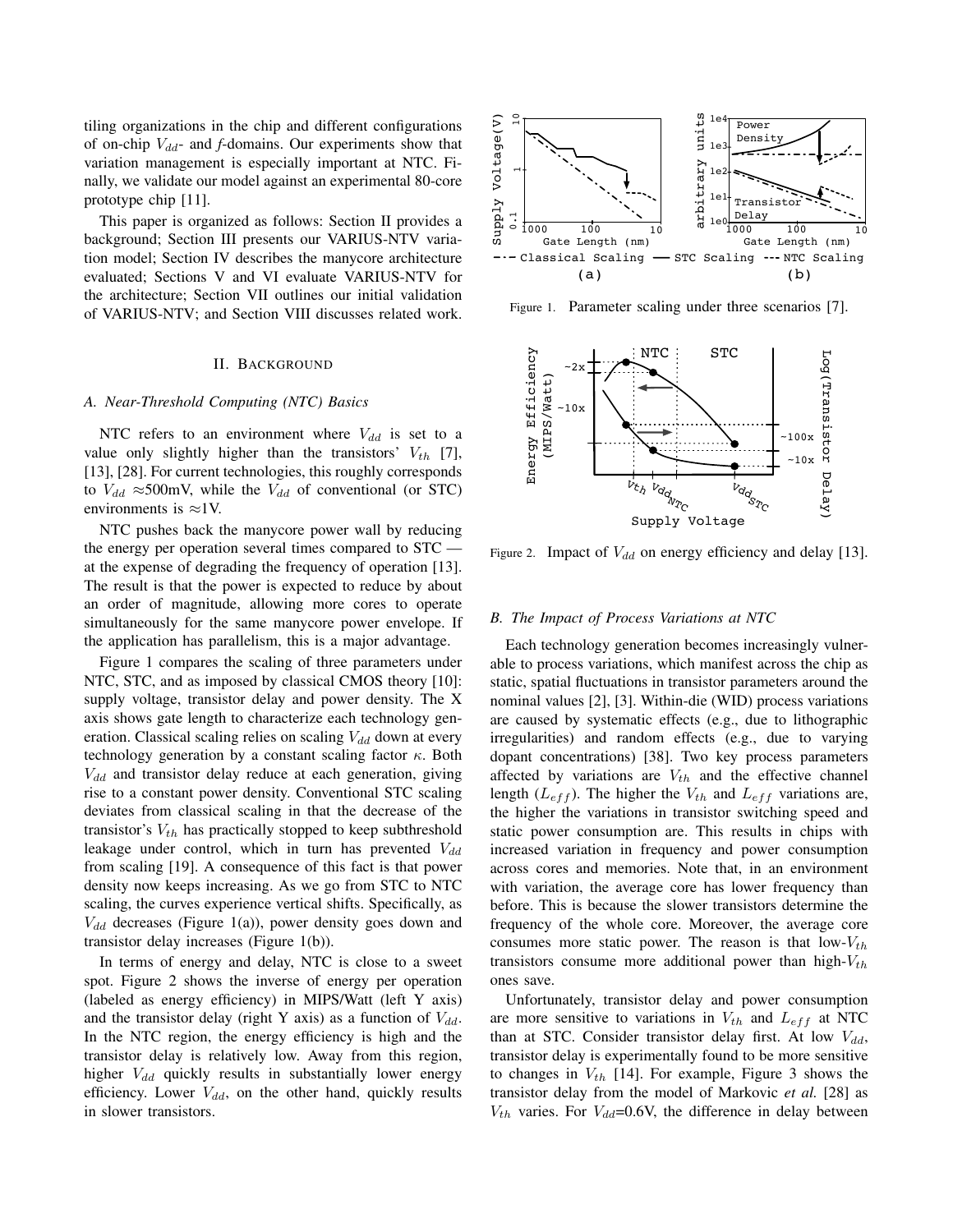

Figure 3. Transistor delay for different  $V_{th}$ .

transistors of  $V_{th}$ =0.25V and 0.35V is around 30ps, while for  $V_{dd}$ =0.4V, it jumps to over 200ps.

Dynamic power is also more sensitive to process variations at NTC than at STC. The reason is that dynamic power depends on the frequency and, as we have seen, at low  $V_{dd}$ , transistor delay (and hence frequency) is more sensitive to changes in  $V_{th}$ .

#### *C. Modeling Process Variations at STC: VARIUS*

There are several microarchitectural models that analyze the impact of process variations on processors and memories at a level that is useful to microarchitects (e.g., [20], [25],  $[27]$ ,  $[35]$ ,  $[37]$ ). However, these works only apply to STC, and not to NTC. In this paper, we take one of these models, namely VARIUS [37], and substantially extend it so that it applies to NTC. To understand our contributions, we briefly describe VARIUS.

VARIUS models variations in  $V_{th}$  and  $L_{eff}$ . It models their systematic component by dividing the die into a grid and assigning to each grid point a  $\Delta V_{th}$  and  $\Delta L_{eff}$  value as sampled from a multivariate normal distribution with  $\mu=0$ and  $\sigma_{sys}$ . Moreover, these values have a spatial correlation that follows a spherical function. With this function, the correlation between two points only depends on their Euclidean distance. At a distance equal to zero, the correlation is one. The correlation then decreases with distance and, at a distance called *Correlation Range* (φ), the correlation becomes zero. VARIUS models the random component of variation with a normal distribution with  $\mu=0$  and  $\sigma_{ran}$ .

VARIUS plugs the  $V_{th}$  and  $L_{eff}$  variations in the alphapower law (Equation 1) and in the equation for static power [9]. It then finds the variation in transistor (and gate) delay and transistor static power, respectively.

$$
t_g \propto \frac{V_{dd} \times L_{eff}}{\mu (V_{dd} - V_{th})^{\alpha}} \tag{1}
$$

To find the distribution of delay of a pipeline stage, VARIUS proceeds differently depending on whether the stage has only logic, only an SRAM memory access, or a combination of both. For logic, it assumes that wire delays do not suffer from variations and, knowing the number of gates in a logic path, it uses the gate delay variation computed above to compute the path delay variation. If VARIUS knows the distribution of the logic path delays in the stage (e.g., from Razor data [16]), it can estimate the distribution of variation-afflicted logic path delays.

For a stage with a memory access, VARIUS models the 6-transistor SRAM cell of Figure 4(a). Using the variation in transistor delay, it computes the variation in cell read access time. It assumes that the read access time is more critical than the write access time. Then, using the cell access time, it computes the memory line access time. Note that the pipeline stage also contains some logic, namely the decoder, the logic at the intersection of word- and bit-line, and the logic at the sense amplifier. The delay through all this logic is modeled using the previous logic-stage model and is added to the memory access delay to find the distribution of total path delay in the stage.

For pipeline stages that combine both logic and memory access, VARIUS estimates the delay distribution by appropriately weighting the delay of a logic stage and a memory stage. Finally, the pipeline stage with the longest delays determines the safe frequency of the processor.

The static power  $(P_{sta})$  in the processor (or memory module) is found by integrating the  $P_{sta}$  of all of its transistors. VARIUS uses statistical principles to find a normal distribution for the processor's  $P_{sta}$  as a function of the normal distributions of the transistors'  $P_{sta}$ .

# III. VARIUS-NTV: A MICROARCHITECTURAL MODEL OF PROCESS VARIATIONS FOR NTC

VARIUS-NTV builds on VARIUS [37] to develop a microarchitectural model of process variations and resulting timing errors that is valid at NTC. Much of the general approach that VARIUS uses still applies to NTC — although the values of most parameters change. However, there are several important aspects that require complete redesign. This is where VARIUS-NTV contributes.

The main contributions of VARIUS-NTV are in four dimensions, which address four major limitations of VARIUS: (i) the VARIUS model for gate delay is based on the alphapower law, which is only accurate for  $V_{dd}$  much larger than  $V_{th}$ ; (ii) the VARIUS memory model uses a 6-transistor SRAM cell, which cannot reliably operate at NTC; (iii) for SRAM cells, the VARIUS model only considers read access (or timing) failures, while other memory failure modes dominate at NTC; and (iv) in the SRAM failure analysis, VARIUS neglects the impact of leakage while, at NTC, the impact of leakage is substantial.

In this section, we present the main contributions of VARIUS-NTV.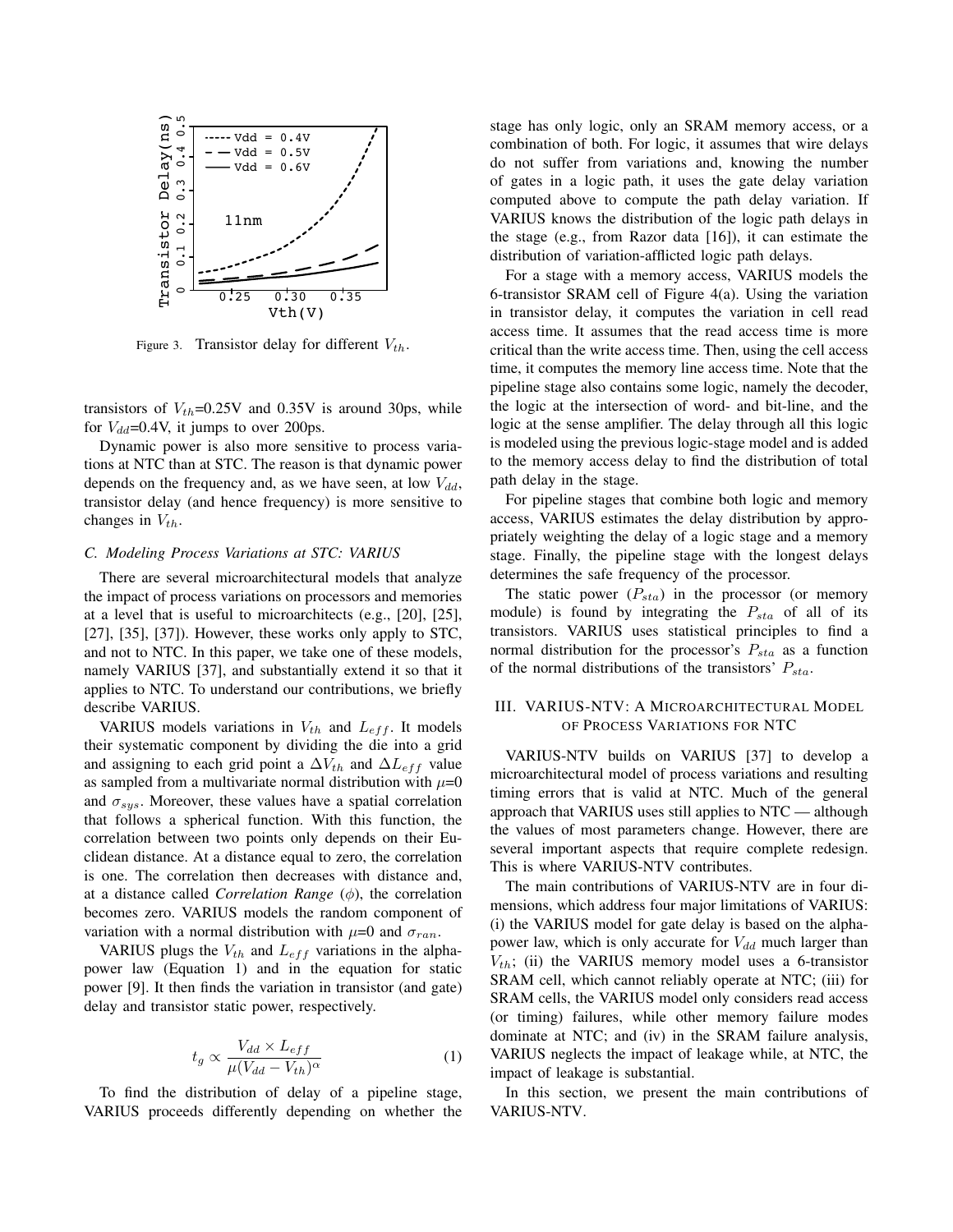

Figure 4. SRAM cell architecture: conventional 6-transistor cell (a) and 8-transistor cell (b).  $V_R$  and  $V_L$  are the voltages at the nodes indicated, which are referred to as nodes *R* and *L*, respectively.

#### *A. Gate Delay*

To model the gate delay  $(t_q)$ , VARIUS uses the alphapower law (Equation 1), where  $\alpha$  is a process parameter capturing carrier velocity saturation, and  $\mu$  identifies the carrier mobility as a function of the temperature (T). This equation does not model the NTC region accurately. There are alpha-power law variants [4], [6], [21], [31] that attempt to extend the model to the subthreshold region. Usually, they come with an increased number of fitting parameters that have no direct physical interpretation. Furthermore, that they cover the subthreshold region does not necessarily imply that they model NTC properly.

Consequently, in VARIUS-NTV, we use the EKVbased [15] model proposed by Markovic *et al.* [28]. The formula for the on-current is given in Equation 2, where  $v_t$ is the thermal voltage and  $n$  a process-dependent parameter determined by subthreshold characteristics. The carrier mobility's *T* dependence is  $\mu \propto T^{-1.5}$ .

$$
I \propto \mu / L_{eff} \times n \times v_t^2 \times ln^2(e^{\frac{Vgs - Vth}{2 \times n \times v_t}} + 1)
$$
 (2)

The resulting gate delay, obtained from *CV/I*, is shown in Equation 3. The equation captures the variation in gate delay as a function of the variation in  $V_{th}$  and  $L_{eff}$ . Since the EKV model covers all regions of operation, Equation 3 is equally valid at STC and NTC. In all cases,  $V_{th}$  is a function of  $V_{dd}$  and temperature as per Equation 4, where  $V_{th_0}$ ,  $V_{dd_0}$ and  $T_0$  are the nominal values of these parameters, and  $k_T$ and  $k_{DIBL}$  represent constants of proportionality capturing the impact of  $T$  and DIBL (Drain Induced Barrier Lowering) on  $V_{th}$ , respectively.

$$
t_g \propto \frac{V_{dd} \times L_{eff}}{\mu \times n \times v_t^2 \times ln^2(e^{\frac{V_{dd} - Vth}{2 \times n \times v_t}} + 1)}
$$
(3)

$$
V_{th} = V_{th_0} + k_{DIBL}(V_{dd} - V_{dd_0}) + k_T(T - T_0)
$$
 (4)

## *B. SRAM Cell*

VARIUS uses the conventional 6-transistor cell shown in Figure 4(a). This cell requires careful sizing of the transistors, since it poses conflicting requirements on the  $AXR$  and  $AXL$  access transistors to prevent both read and write failures. While such a design is typical at STC, it becomes very hard to use at NTC, where transistors are more sensitive to process variations. One way to address this problem is to power SRAMs at a higher  $V_{dd}$  than the logic. Unfortunately, this approach is costly, since cache memory and logic blocks are often highly interleaved in the layout. Moreover, it requires extra voltage regulators in the platform, and results in additional design, validation, and testing issues. Finally, it is hardly scalable: as we move to smaller technologies, the relative difference between the safe SRAM and logic voltages increases, diminishing the power reduction benefit of NTC.

Consequently, VARIUS-NTV uses the 8-transistor cell of Figure 4(b) [8], [29]. This cell is easier to design reliably because it decouples the transistors used for reading  $(AX_{RD})$ and  $N_{RD}$ ) and those for writing (the rest). Compared to the 6-transistor cell, read and write timing margins can be independently optimized with marginal increase in cell area [8]. In addition, of the five types of SRAM failure modes (read timing, read upset, write stability, write timing, and hold) [30], this cell eliminates read upset failures because the cell's internal nodes are decoupled from the read bit-line (BL).

## *C. Memory Failure Modes*

While VARIUS only considers read timing failures, VARIUS-NTV models all of the SRAM failure modes (except read upsets, which cannot occur in the 8-transistor cell because a read cannot flip the cell contents by construction). We now describe how VARIUS-NTV models them.

*1) Hold Failure:* In a cell storing 0 ( $V_R = 0$ ,  $V_L = 1$ ), at low  $V_{dd}$ , the voltage  $V_L$  decreases by construction. This is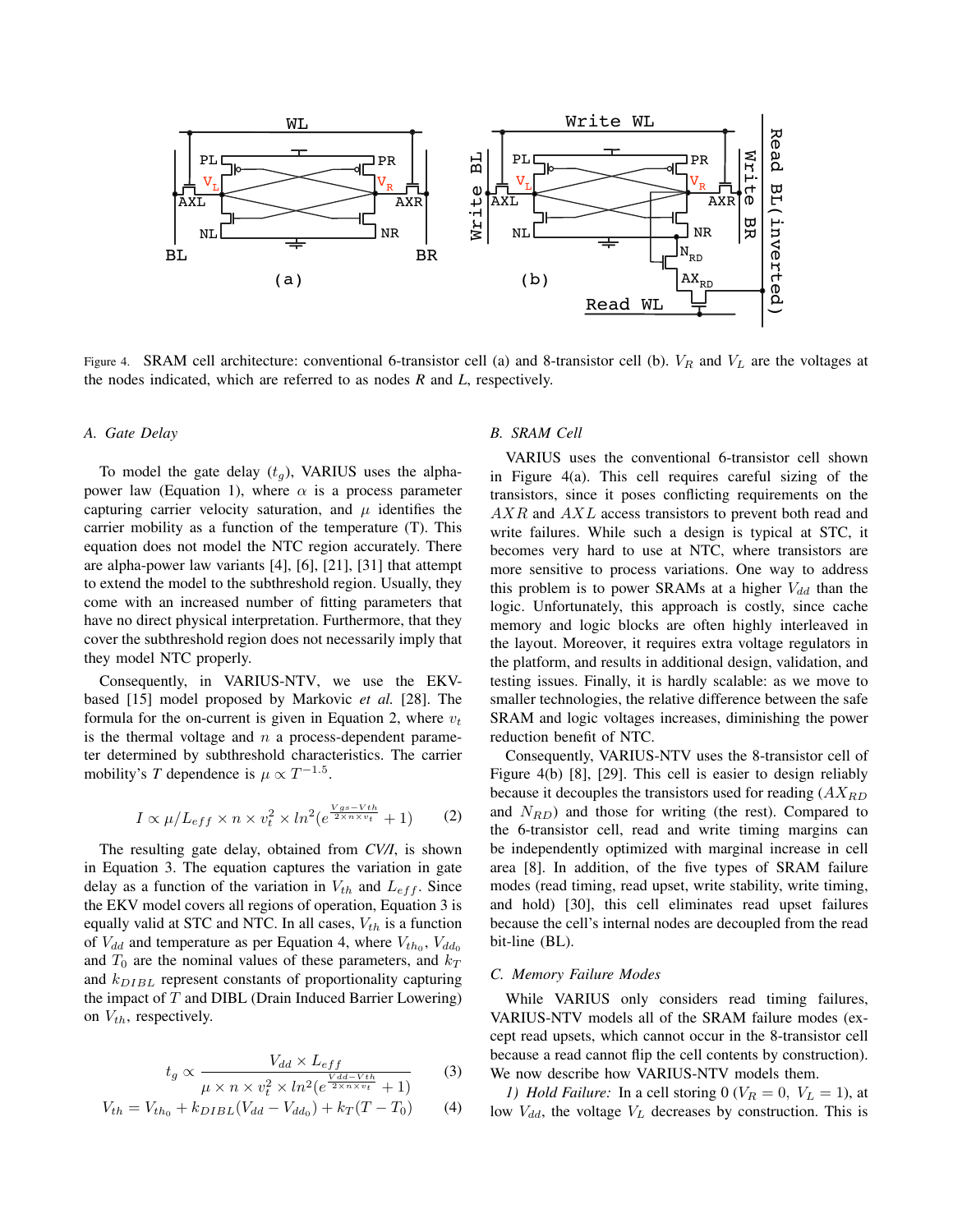because, when the cell is not accessed, although  $NL$ ,  $PR$ , and the access transistors are off, there is leakage through  $NL$  and  $AXL$ . A hold failure occurs when the leakage current through the  $NL$  and  $AXL$  transistors in Figure 4(b) reduces  $V_L$  below the  $V_{SWITCH}$  of the  $PR - NR$  inverter while the cell is not being accessed. At that point, the cell's state is lost.

To model these failures at a given  $V_{dd}$ , VARIUS-NTV uses Kirchhoff's current law to compute  $V_L$  and  $V_{SWITCH}$ at  $V_{dd}$ .  $V_L$  is extracted from  $I_{PL}(V_L) - I_{NL}(V_L)$  –  $I_{AXL}(V_L) = 0$ , where

$$
I_{PL}(V_L) \propto \mu / L_{eff} \times n \times v_t^2 \times ln^2(e^{\frac{V d d - V th}{2 \times n \times v_t}} + 1)
$$
  
\n
$$
I_{NL}(V_L) \propto \mu / L_{eff} \times T^2 \times e^{-\frac{V th}{n \times v_t}}
$$
  
\n
$$
I_{AXL}(V_L) \propto \mu / L_{eff} \times T^2 \times e^{-\frac{V th}{n \times v_t}}
$$
\n(5)

and where  $V_{th}$  in each equation is expressed as a (different) function of  $V_L$ .

Similarly,  $V_{SWITCH}$  is extracted from  $I_{PR}(V_{SWITCH}) I_{NR}(V_{SWITCH})+I_{AXR}(V_{SWITCH})=0$  for the  $PR-NR$ inverter when  $V_{IN} = V_{OUT}$  [30].

The hold failure probability of a cell is  $P_{Cell, Hold}$  =  $P[V_L(V_{dd}) - V_{SWITCH}(V_{dd})] < 0$ . Then, the hold failure probability of a line is  $P_{Line,Hold}$  = 1 – (1 –  $P_{Cell,Hold}$ <sup>line\_size</sup>, where *line\_size* is the number of cells per line, and  $1-(1-P_{Cell,Hold})^{line\_size}$  gives the probability that at least one cell fails. A line is faulty if at least one of its cells is faulty. The failure probability of cells is assumed independent in this case.

To avoid hold failures, the minimum allowable supply voltage,  $V_{dd MIN,Cell}$ , is obtained by solving  $V_L(V_{ddMIN,Cell})$  =  $V_{SWITCH}(V_{ddMIN,Cell})$  under variation. Then,  $V_{ddMIN,Line} = max(V_{ddMIN,Cell})$  for all the cells in the line.

*2) Write Stability Failure:* Without loss of generality, we focus on a cell that stores a 0 ( $V_R$ =0 and  $V_L$ =1). VARIUS-NTV computes the voltage  $(V_{LW})$  that node L reaches when the write  $BL$  is set to 0 (where  $BR = 1$ ) and the write duration is extended to infinity. If the value is above the switching threshold of the  $PR - NR$  inverter  $(V_{SWITCH})$ , then a write failure occurs.

The  $V_{LW}$  distribution is computed using Kirchhoff's current law at node L, from  $I_{PL}(V_{LW}) - I_{NL}(V_{LW})$  –  $I_{AXL}(V_{LW}) = 0$ . The  $V_{SWITCH}$  distribution is extracted as explained above in the hold failure analysis.

In all cases, transistor parameters are subjected to the variation model. Finally, the per-cell probability of write stability failure becomes  $P_{Cell, WStab} = P[V_{LW} - V_{SWITCH} > 0].$ A memory line suffers from write stability failure if there is at least one cell in the line suffering from it.

*3) Read Timing Failure:* VARIUS-NTV computes the random variable that captures the time taken to generate a detectable voltage drop on the read bit-line as

$$
D_{VarReadCell} \propto \frac{1}{I_{AX_{RD}} + \sum I_{STA}} \tag{6}
$$

where  $I_{AX_{RD}}$  is the bit-line discharge current through the  $AX_{RD}$  transistor in Figure 4(b), and  $\sum I_{STA}$  is the leakage over all of the cells attached to the bit-line. To calculate the distribution of  $1/I_{AX_{RD}}$ , first, the source voltage of  $AX_{RD}$ ,  $V_{RD}$ , is extracted by solving the Kirchhoff's law at this node, from  $I_{AX_{RD}}(V_{RD}) = I_{N_{RD}}(V_{RD})$ . When reading from a cell storing 1 ( $V_R$ =1 and  $V_L$ =0), the transistor currents follow from:

$$
I_{AX_{RD}} \propto \mu/L_{eff} \times n \times v_t^2 \times ln^2(e^{\frac{Vdd - V_{RD} - Vth}{2 \times n \times v_t}} + 1)
$$
  
\n
$$
I_{N_{RD}} \propto \mu/L_{eff} \times n \times v_t^2 \times ln^2(e^{\frac{Vdd - Vth}{2 \times n \times v_t}} + 1)
$$
\n(7)

where  $V_{th}$  in each equation is expressed as a (different) function of  $V_{RD}$ .

Then, the probability distribution of  $D_{VarReadCell}$  can be attained by applying those of  $V_{th}$  and  $L_{eff}$  given by the variation model to  $\frac{1}{I_{AX_{RD}(V_{RD})} + \sum_{S T_A} I_{STA}}$ . Following the VARIUS methodology, the maximum of  $D_{VarReadCell}$  over all of the cells in a line is the time to read an entire memory line  $D_{VarReadLine}$ . Finally, the probability of read access failure ( $P_{ReadAccess}$ ) is  $P[D_{VarReadLine} > t_{READ}]$ , where  $t_{READ}$  is the designated read duration.

*4) Write Timing Failure:* Given a cell without write stability failure, VARIUS-NTV models a write timing failure by computing  $D_{VarWriteCell}$ . This is the time that node *L* takes to reach the switching threshold  $(V_{SWITCH})$  of the *PR*-*NR* inverter. It is:

$$
D_{VarWriteCell} \propto \frac{1}{I_L} = \int_{Vdd}^{V_{SWITCH}} dv_L / i_L(v_L)
$$
  
\n
$$
i_L(v_L) = i_{PL}(v_L) - i_{NL}(v_L) - i_{AXL}(v_L)
$$
 (8)

where  $I_L$  is the discharge current at node  $L$  during the write, obtained following [30].  $i_L(v_L)$  is a function of Gaussian random variables  $V_{th}$  and  $L_{eff}$  under process variation. It is obtained with Kirchhoff's current law.

After obtaining the probability distribution for  $D_{VarWriteCell}$ , we compute the distribution of the maximum of  $D_{VarWriteCell}$  over all of the cells in a line. Finally, the probability of write timing failure  $(P_{WriteTiming})$  is  $P[D_{VarWriteLine} > t_{WRITE}]$ , where  $t_{WRITE}$  is the designated write duration.

#### *D. Impact of Leakage*

At NTC, the magnitude of the leakage current  $(I_{off})$ , decreases when compared to STC. However, the on-current  $(I_{on})$ , decreases even more due to lower  $V_{dd}$ . Hence, the relative impact of  $I_{off}$  increases. Consequently, unlike VAR-IUS, VARIUS-NTV takes into account the impact of the leakage current on SRAM timing and stability, as we have seen in previous sections. As part of  $I_{off}$ , we only consider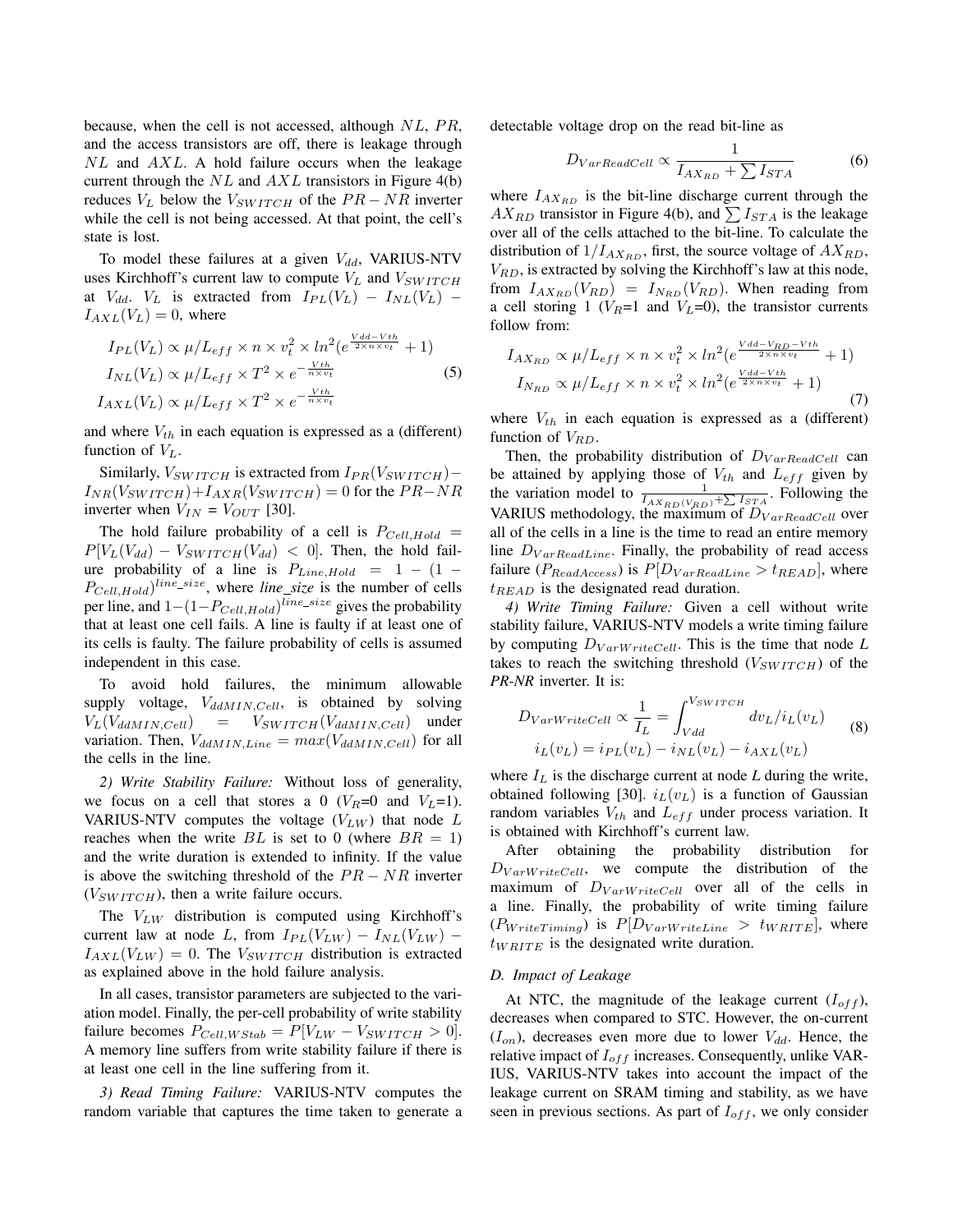subthreshold leakage; we exclude gate leakage because we assume high-K metal gate devices like the ones currently in use.

## IV. MANYCORE ARCHITECTURE MODELED

To evaluate VARIUS-NTV, we model an 11nm manycore architecture that operates at NTC. The manycore is organized in tiles (36 in our default configuration) for ease of design (Figure 5). Each tile has a tile memory and several cores (8 in our default configuration), each with a percore memory. Each core is a single-issue engine where memory accesses can be overlapped with each other and with computation. Each tile memory is a bank of a shared L2 cache, while the per-core memories are L1 caches. Data in the L1 caches is kept coherent with a directory-based MESI coherence protocol where each pointer corresponds to one tile. The cores are connected with a bus inside each tile and with a 2D torus across tiles. Table I shows the default architecture and technology parameters. In the table, all of the parameters that are not labeled with STC refer to the NTC environment.



Figure 5. Manycore architecture used to evaluate VARIUS-NTV.

We evaluate an STC version of the manycore and three NTC versions of it. The three NTC versions differ based on the use of voltage and frequency domains, as listed in Table II.

The technology parameters used in Table I are derived from ITRS [22] and projected trends from industry. Every single experiment is repeated for 100 chips with different variation profiles, and we present the average. More samples beyond 100 do not change the results noticeably.

## V. EXPERIMENTAL SETUP

We evaluate VARIUS-NTV by using it to estimate the performance and power consumption of the manycore architecture of Section IV. We interface Pin [26] over a user-level pthreads library to the SESC [34] cycle-level architectural simulator. SESC estimates both execution time and energy consumed. The energy analysis relies on McPAT [24] scaled to 11nm. An updated version of HotSpot takes the detailed

| <b>System Parameters</b>                  |                                            |  |
|-------------------------------------------|--------------------------------------------|--|
| Technology node: 11nm                     | $P_{MAX} = 100W$                           |  |
| Num. Cores: 288                           | $T_{MAX} = 100$ <sup>o</sup> C             |  |
| Num. Tiles: 36 (8 cores/tile)             | Chip area $\approx$ 20mm x 20mm            |  |
| Variation Parameters                      |                                            |  |
| Correlation range: $\phi = 0.1$           | Sample size: 100 chips                     |  |
| Total $(\sigma/\mu)_{Vth} = 20\%$ ; equal | Total $(\sigma/\mu)_{Left} = 10\%$ ; equal |  |
| contrib. systematic & random              | contrib. systematic & random               |  |
| <b>Technology Parameters</b>              |                                            |  |
| $Vdd_{NOM}$ at STC = 0.77V                | $Vdd_{NOM}$ at NTC = 0.54V                 |  |
| $Vth_{NOM}$ at STC = 0.30V                | $Vth_{NOM}$ at NTC = 0.33V                 |  |
| $f_{NOM}$ at STC = 3.3GHz                 | $f_{NOM}$ at NTC = 1.0GHz                  |  |
| $f_{interconnect}$ at STC = 2.5GHz        | $f_{interconnect}$ at NTC = 0.8GHz         |  |
| $k_T = -1.5mV/K$ ; $n = 1.5$              | $k_{DIBL} = -150mV/V$                      |  |
| <b>Architectural Parameters</b>           |                                            |  |
| Per-core memory: 64KB WT,                 | Tile memory: 2MB WB,                       |  |
| 4-way, 2ns access, 64B line               | 16-way, 10ns access, 64B line              |  |
| On-chip network: bus inside tile          | Directory-based MESI                       |  |
| and 2D-torus across tiles                 | Avg. memory round-trip access              |  |
| Crossing a $f$ domain boundary: 2ns       | time (before contention): $\approx 80$ ns  |  |

Table I ARCHITECTURE AND TECHNOLOGY PARAMETERS.

| $\parallel$ Name | NTC Manycore Configuration                                  |
|------------------|-------------------------------------------------------------|
| $\parallel$ MVMF | Multiple $V_{dd}$ and multiple f domains (one per tile).    |
| $\parallel$ SVMF | Single chip-wide $V_{dd}$ domain and one f domain per tile. |
| $ $ SVSF         | Single chip-wide $V_{dd}$ and f domains.                    |

Table II CONFIGURATIONS FOR THE NTC MANYCORE.

layout of the chip and models the temperature, in turn affecting the leakage energy in a feedback loop. VARIUS-NTV is implemented in R [40].

In our experiments, we run multi-programmed workloads that contain some or all of the following 8 PARSEC applications: blackscholes, ferret, fluidanimate, raytrace, swaptions, canneal, dedup, and streamcluster. Each application can run with 4, 8 or 16 threads. For each application, we measure the complete parallel section (called Region of Interest or ROI) running the *simsmall* input data set.

#### VI. EVALUATION

In our evaluation, we first describe how we set the operating voltages and frequencies of the manycore, then assess the impact of process variations in NTC and STC environments, and then explore some design parameters.

## *A. Computing the Operating Point*

To determine the operating  $V_{dd}$  and  $f$  at NTC, our model starts with SRAM blocks. Our goal is to estimate  $V_{ddMIN}$ , the minimum sustainable  $V_{dd}$ . It is set by hold and write stability failure analyses.

Our model first finds the minimum  $V_{dd}$  needed to avoid hold failures, namely  $V_{dd,hold}$ . The  $V_{dd,hold}$  distribution is attained by solving  $V_L(V_{dd,hold}) = V_{SWITCH}(V_{dd,hold}),$ where the former is the voltage at node *L* (Figure 4(b)), while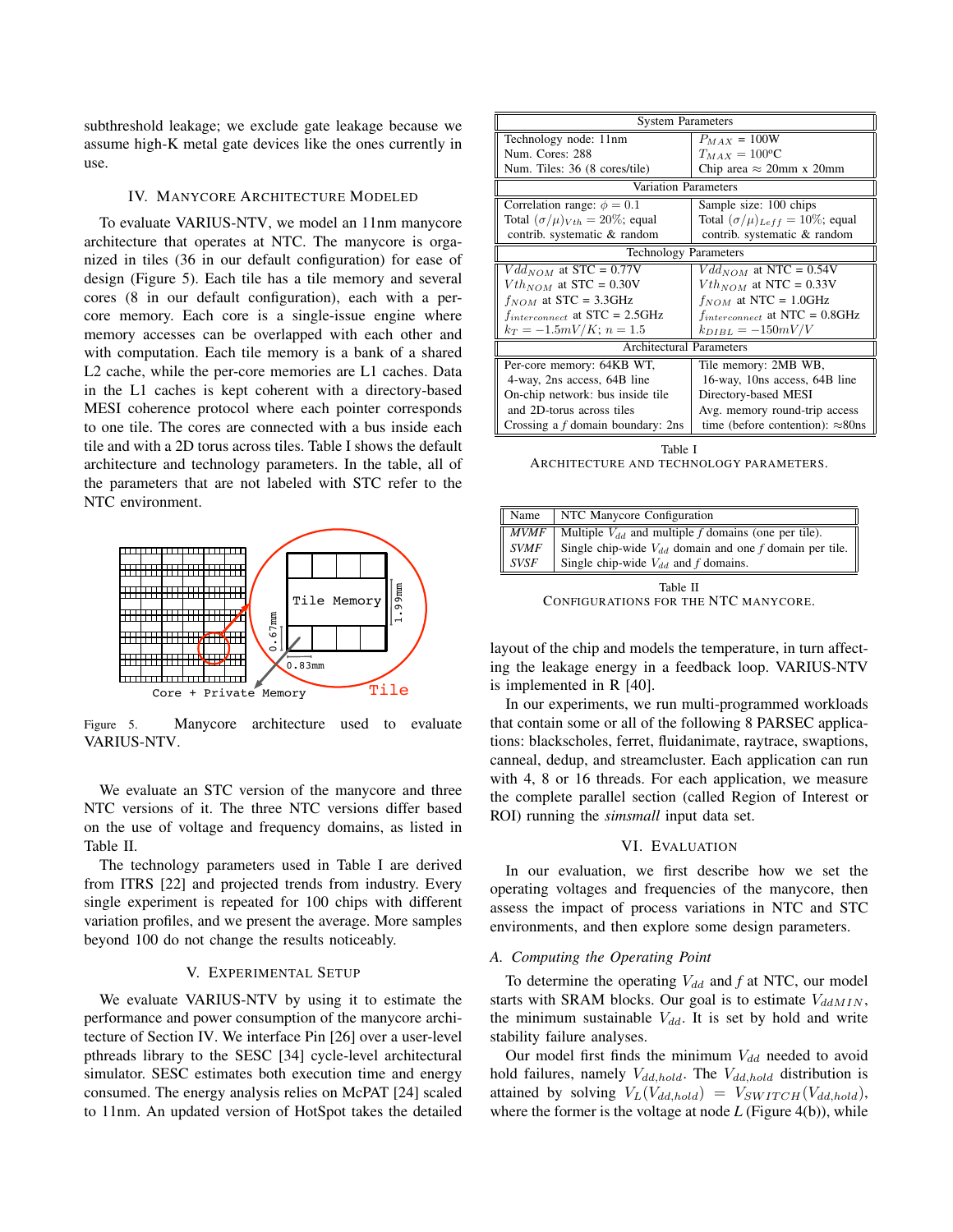the latter is the switching threshold of the *PR*-*NR* inverter. The chosen  $V_{dd,hold}$  value is obtained at the  $3\sigma$  of the distribution — after approximating to a normal distribution. Our model then proceeds with write stability failure analysis, to guarantee that the chosen  $V_{dd,hold}$  also avoids write stability failures. At this step, a higher  $V_{dd}$  may emerge, if the write stability failure rate at  $V_{dd,hold}$  remains higher than the target tolerable error rate. The resulting  $V_{dd}$  is  $V_{dd MIN}$ .

Once  $V_{ddMIN}$  is picked, VARIUS-NTV considers timing issues in order to set the *f*. The selected *f* is determined by the slowest component of the chip, based on our model's analysis of path delay distributions at  $V_{dd M IN}$ . For logic blocks, the analysis follows that of VARIUS [37]. For SRAMs, it can be shown that, for the parameters considered, write timing requires longer delays than read timing for the same  $V_{dd}$ . This is consistent with the work of Abella *et al.* [1]. Hence, write timing analysis determines the path delays in each SRAM block. To determine the maximum path delay, VARIUS-NTV approximates the path delay distributions to normal ones and picks the  $3\sigma$  cut-off point. This maximum delay determines the  $f$  at  $V_{ddMIN}$ .

#### *B. Impact of Process Variations at NTC and STC*

To examine the impact of WID process variations on the *f* and power consumption at NTC and STC, we consider three types of on-chip blocks separately: logic (the core pipelines), small memories (the per-core local memories) and large memories (the per-tile memories). We do this because they have different critical path distributions. In all cases, the *f* for a block is determined by finding the distribution of the path delays in the block at  $V_{ddNOM}$  and then picking, as the period for the block, the delay at the  $3\sigma$  of the distribution. The power of the block is the sum of the static and dynamic components.

We consider intra-tile variations first. In each tile, we compute the ratio of the frequencies of the fastest and slowest pipelines in the tile. We then take the average of the ratios across all tiles (*Intra Pipe*). We repeat the same process for local memories in the tile to calculate *Intra Mem*. Finally, for the power consumption, we take the power ratio of highest to lowest consuming pipelines, and highest to lowest consuming local memories, to compute *Intra Pipe* and *Intra Mem*, respectively.

For inter-tile variations, we measure the ratio of the frequencies of the fastest and slowest tile memories on chip (*Inter Mem*). We then consider the frequency that each tile can support (the lowest frequency of its pipelines, local memories and tile memory), and compute the ratio of the frequencies of the fastest and slowest tiles (*Inter Pipe+Mem*). Finally, we repeat the computations for power (*Inter Mem* and *Inter Pipe+Mem*). We report the mean of the experiments for 100 chips.

Figure 6 compares these ratios for NTC and STC. Figure 6(a) shows the *f* ratios. We observe that the frequency ratio of the fastest to the slowest blocks is substantially higher at NTC than at STC — for the same process variation profile. For example, *Inter Pipe+Mem* at NTC is 3.7, while it is only 2.3 at STC (Figure  $6(a)$ ). This is because a low  $V_{dd}$  amplifies the effect of process variations on delay.

Figure 6(b) shows the power ratios. The variation in total power also increases at NTC. However, the relative difference in power ratios between NTC and STC is generally smaller than the relative difference in frequency ratios. The reason is that power includes both dynamic and static power, and the ratios for static power are the same for NTC and STC. Consequently, the relative difference in power ratios is smaller. Still, the absolute difference is significant. Consequently, the chip is more heterogeneous at NTC.



Figure 6. Impact of variations at NTC and STC.

These experiments have used a fixed, safe  $V_{ddNOM}$  for the whole chip. In reality, process variations in the SRAM cells result in each tile supporting a different  $V_{ddMIN}$ , the minimum sustainable  $V_{dd}$  to avoid failures. Such  $V_{ddMIN}$ values are lower than  $V_{ddNOM}$  for many tiles. Figure 7 shows the distribution of the  $V_{ddMIN}$  values for all the tiles in a sample chip at NTC. The data is shown as a histogram. We can see that the  $V_{ddMIN}$  values of tiles in a chip vary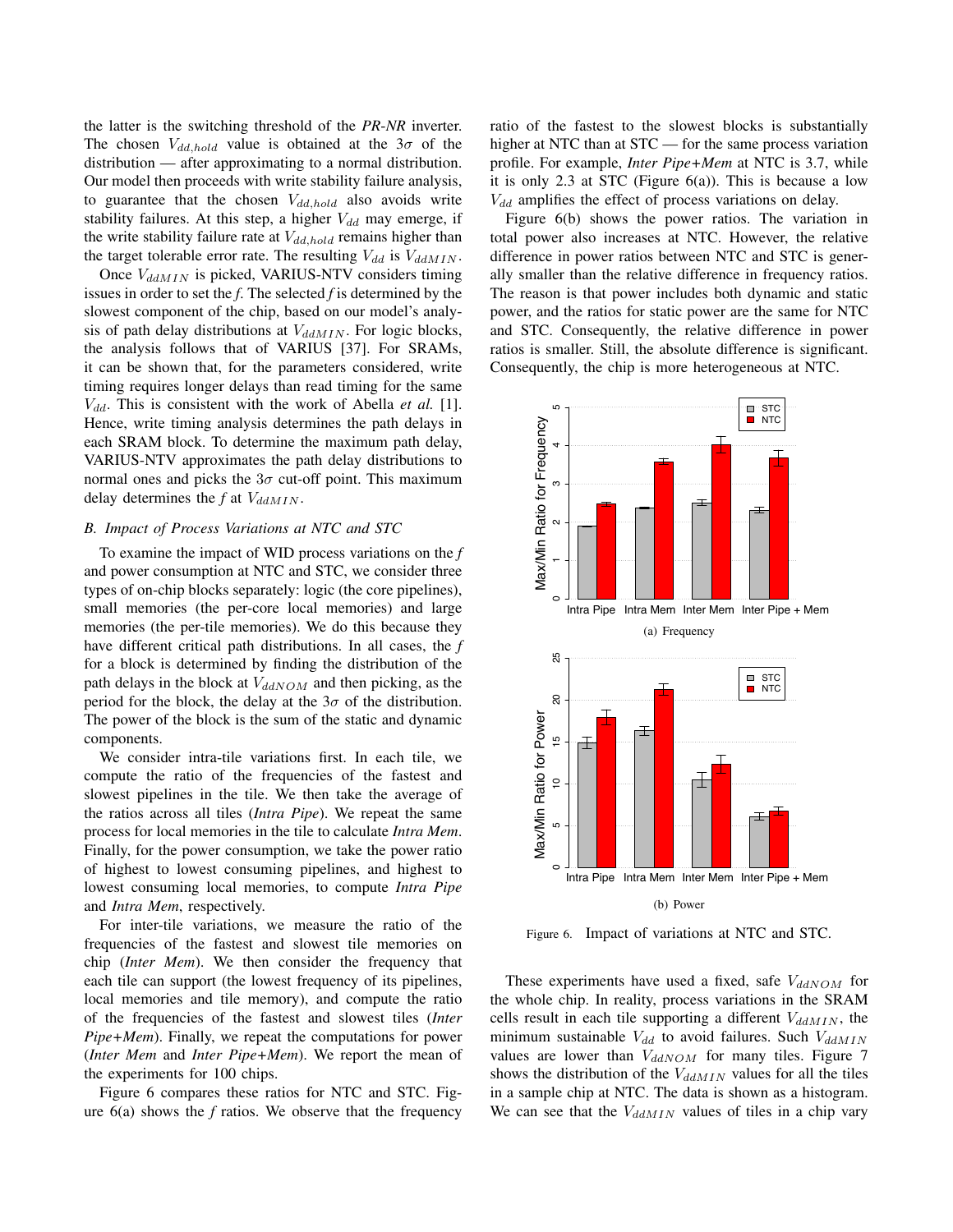along a significant 0.46-0.58V range.



Figure 7. Values of  $V_{ddMIN}$  for all the tiles of a representative chip at NTC.

#### *C. Design Space Exploration*

A promising way to combat the increased impact of process variations is to rely on fine grain, per-tile  $V_{dd}$  and *f* tuning. To quantify the effect, we compare the manycore configurations of Table II across different tile granularities ranging from 4 cores per tile to 16 cores per tile. *MVMF* is an environment with a  $V_{dd}$  and an  $f$  domain per tile; *SVMF* has a single  $V_{dd}$  domain in the chip but one  $f$  domain per tile; finally, *SVSF* characterizes a variation-oblivious environment, with a single  $V_{dd}$  and *f* domain per chip.

Figure 8 compares the performance (in normalized *MIPS*) of our 288-core NTC chip for the different environments. We consider two workload scenarios: one where we use all the tiles in the chip (Figure  $8(a)$ ) and one where we only use about half of the tiles (Figure 8(b)). Specifically, we use 128 out of the 288 cores and leave the others idle. Figure 9 repeats the analysis for STC.



Figure 8. Performance of our 288-core chip at NTC with different tile sizes and configurations. The charts correspond to using all the tiles (a) and using approximately only half (b).

In each figure, we keep the total number of cores in the chip constant, and perform a sensitivity analysis of different tile granularities: 4, 8 or 16 cores per tile. In each case, the workload consists of 4-threaded, 8-threaded, or 16 threaded parallel applications, respectively, from PARSEC. Each application uses one tile, and we report the average performance of the workload in *MIPS*. In each plot, to make the comparison fair, the power consumed by all of the environments is kept constant. In *MVMF*, the per-domain  $V_{dd}$  and  $f$  are set as per Section VI-A. Specifically, each tile runs at the tile-specific  $V_{dd MIN}$ , and at the maximum  $f$  that it can support at this voltage. In *SVMF*, all the tiles in the chip run at the maximum of the  $V_{ddMIN}$ s across all tiles. The per-tile frequencies are increased accordingly. Finally, in *SVSF*, the chip uses the same voltage as *SFMV* but it runs at the chip-wide minimum of per-tile frequencies. Recall that the  $V_{dd M IN}$  of a tile represents the maximum  $V_{dd M IN}$ across its components, where the *f* of a tile corresponds to the minimum  $f$  across its components at the designated tile  $V_{dd}$ . The applications are assigned to tiles according to highest average IPC application to highest *f* tile. After the *MIPS* of each environment is computed, it is normalized to that of *MVMF* for an 8-core tile in each plot.



Figure 9. Performance of our 288-core chip at STC with different tile sizes and configurations. The charts correspond to using all the tiles (a) and using approximately only half (b).

Starting with the fully-utilized chip (Figure 8(a)), we observe that *SVMF* only attains 59%, 71%, and 81% *MIPS* of *MVMF*, for 4-core, 8-core, and 16-core tiles, respectively. This is because it does not exploit the multiple  $V_{dd}$  domains of *MVMF*. The difference between the two bars gets larger as the tile granularity becomes finer, as *MVMF* tracks core-tocore variations closer. *SVSF* in this case only reaches 32%, 46%, and 61% *MIPS* of *MVMF*, for 4-core, 8-core, and 16 core tiles, respectively. As the tile granularity increases, the differences between the different configurations diminish.

Figure 8(b) repeats the experiment when only  $\approx$  half of the tiles are busy. For *MVMF*, we pick the 32, 16, and 8 most *MIPS/W*-efficient tiles for 4-, 8-, and 16-cores per tile granularity, respectively, and then assign the applications of higher IPC to the faster tiles in turn. The resulting power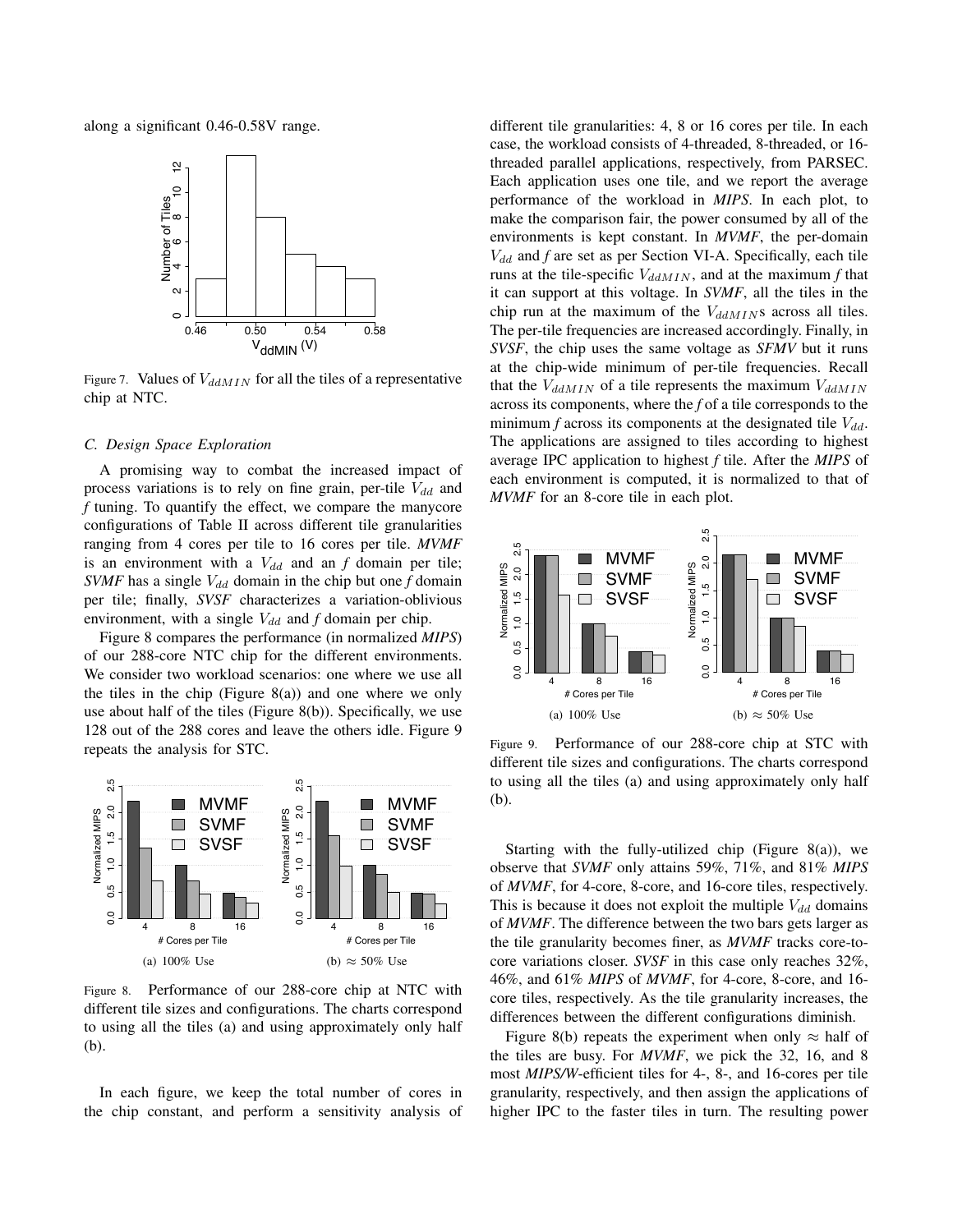consumption is the power budget that we allow to the other environments. The other environments pick their 32, 16 or 8 most *MIPS/W*-efficient tiles that satisfy the budget. We see similar trends as in Figure 8(a) except that the drop in *MIPS* is not as large. The reason is that each environment now picks a subset of energy-efficient tiles — leaving energyinefficient ones idle.

Finally, in Figure 9, the experiments are repeated for STC. For STC, *MVMF* and *SVMF* become equivalent, since the nominal STC  $V_{dd}$  is high enough to produce a safe operating point across all of the tiles. There is no need to set the  $V_{dd}$ of some tiles higher or lower depending on their  $V_{ddMIN}$ . Apart from this, while generally the same trends apply as under NTC operation, the MIPS loss as incurred by *SVSF* operation is much less.

## VII. MODEL VALIDATION

Our initial validation of VARIUS-NTV involves a validation of the parameters used and a comparison to the results reported in an experimental chip.

*1) Validation of Model Parameters:* VARIUS-NTV builds on the VARIUS variation and timing error model which, as explained in [37], was calibrated with experimental data from Friedberg *et al.* [17] and Razor [16], and validated with error rates in logic and memory [37]. To validate the new VARIUS-NTV formulas, we start with  $V_{th}$ , which is a complex function of  $V_{dd}$ , *Leff*, and other technology parameters. We obtained a version of the 12nm Predictive Technology Model (PTM) from Yu Cao from Arizona State University [32]. We compared the  $V_{th}$  values generated by VARIUS-NTV to those generated by the BSIM analytical model [5], and HSPICE. The  $V_{th}$  values from VARIUS-NTV closely track those from both HSPICE and BSIM with less than 1% error over the designated  $V_{dd}$  range. The main source of discrepancy is the accuracy of modeling the DIBL effect.

We then used  $V_{th}$  values from VARIUS-NTV to generate values for gate delay and static power. We compared the values to HSPICE measurements of a FO4 inverter chain. The delay and static power scaling trends of VARIUS-NTV follow HSPICE within a 10% of error for our  $V_{dd}$  range.

*2) Comparison to Silicon Measurements:* To further validate VARIUS-NTV, we compare its outputs to the variation measurements from Intel's 80-Core TeraFLOPS processor [11]. To this end, we experimented with a  $12mm \times 20mm$ chip that mimicks the TeraFLOPS processor, where each core (which they call tile) has 2 floating point units, a 3KB instruction memory, and a 2KB data memory. According to the chip micrograph, the chip organizes the 80 cores into 10 rows and 8 columns. To match their technology parameters, we adapted VARIUS-NTV to a 65nm CMOS technology with a  $V_{ddNOM}$  of 1.2V.

Figure 8 in [11] depicts the *measured* variation in core frequency  $(f_{MAX})$  for the 80 cores of a single die at 50°C and  $V_{dd}$ =0.8V. At 0.8V, the authors report a ratio of highest core frequency to lowest core frequency equal to 1.62.

We repeat the conditions in which these measurements were taken to the extent that we can. We generate VARIUS-NTV frequency maps for 100 sample dies, assuming  $(\sigma/\mu)_{Vth} = 5\%$  for the 65nm technology, with an equal contribution of random and systematic variation. The histogram of the resulting ratios of highest core frequency to lowest core frequency as generated by VARIUS-NTV is shown in Figure  $10(a)$ . As shown in the histogram, VARIUS-NTV produces an average value of  $\approx$ 1.48 for the ratio of frequencies, with a 95% confidence interval of (1.452, 1.483).

Further, Figure 10(b) shows the frequency distribution of the cores in one of the dies, as generated by VARIUS-NTV at 0.8V. For this particular die, the ratio of highest core frequency to lowest core frequency is  $\approx$ 1.4. This figure is very similar to Figure 8 in [11].



Figure 10. Data generated by VARIUS-NTV that replicates the data presented in [11]. Chart (a) shows a histogram of the ratios of highest core frequency to lowest core frequency over 100 dies. Chart (b) shows the frequency map for one of the sample dies.

Recall that the 80-Core processor does not represent an NTC design. However, our validation experiments are run at the relatively low  $0.8V$  (where the nominal  $V_{dd}$  at 65nm is 1.2V). No further measured data is provided in [11] below 0.8V. To our knowledge, there is no detailed variation characterization of any NTC chip that is available.

## VIII. RELATED WORK

There are several microarchitectural models that analyze the impact of process variations on the frequency and power of processors and memories at a level that is useful to microarchitects. They include the work of Humenay *et al.* [20], Liang and Brooks [25], Marculescu and Talpes [27], Romanescu *et al.* [35], and Sarangi *et al.* [37] (on which this work builds) among others. As indicated before, these works only apply to STC, and not to NTC.

A few papers include a good description of the challenges and issues at NTC [7], [13], [28].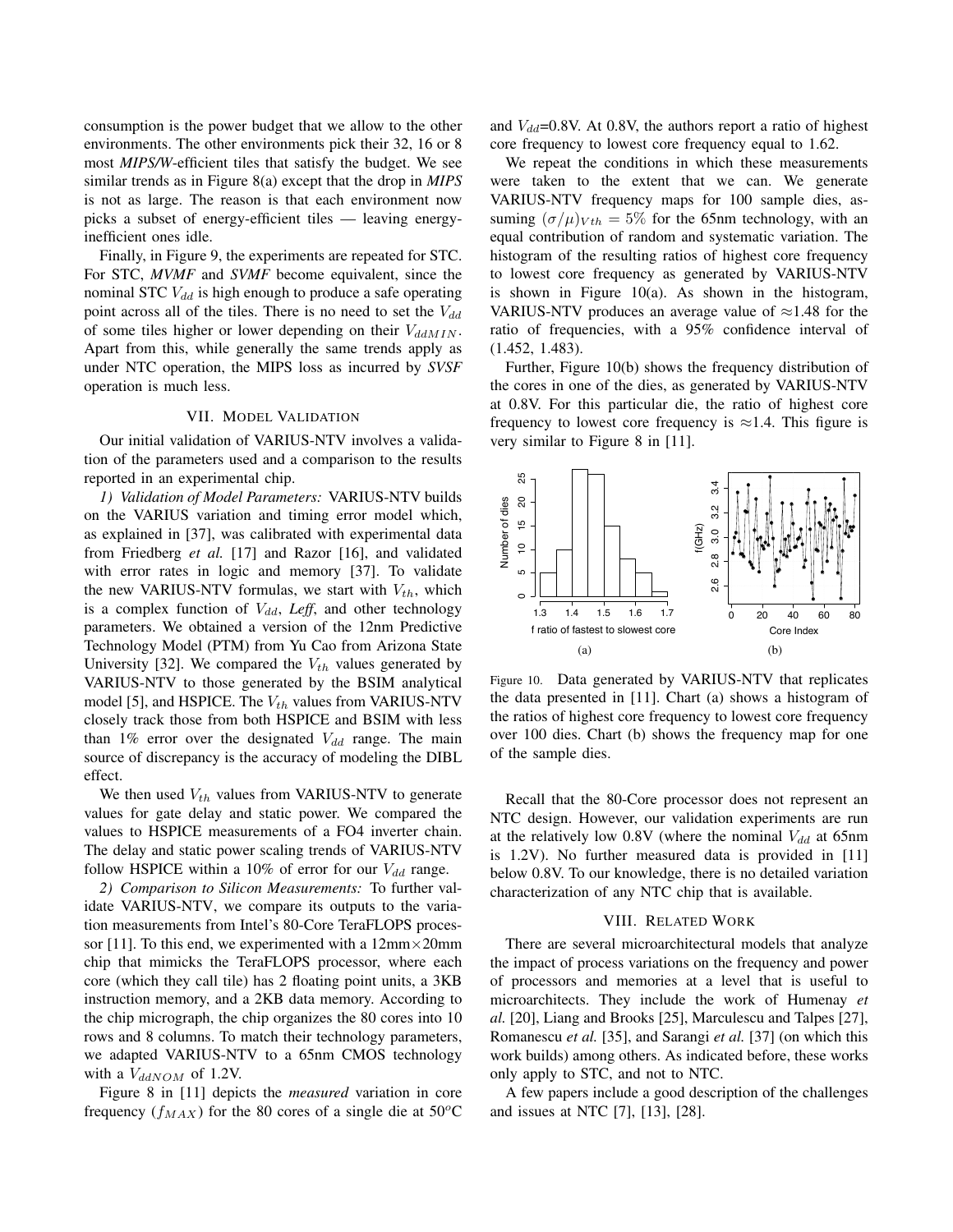There are many other works that are related to evaluating the impact of process variation, mostly in STC environments. We list some of the most relevant here. Humenay *et al.* demonstrate that WID process variations lead to considerable performance and power consumption asymmetry among the cores in a CMP [20]. To minimize such asymmetry, they propose per-core ABB and ASV. Donald and Martonosi analyze core-to-core power variations in a CMP due to WID variation [12]. They propose to turn off cores when they consume excessive leakage power in order to maximize the chip-wide performance/power. Herbert and Marculescu examine the impact of core size on the throughput of a fixed area chip in the presence of WID variations [18]. They find that smaller cores (thus more cores per chip) running at independent *f* lead to higher throughput than larger ones. Li and Martinez propose to optimize the number of active cores and their *Vdd*s and *f*s jointly while running a workload on a CMP [23] where they apply DVFS chipwide rather than independently per core. In [33], Rangan *et al.* propose a throughput driven scheduling scheme to guarantee that a variation-afflicted chip performs very close to a perfect chip operating at the average frequency of the former. Rotem *et al.* [36] analyze the impact of single and multiple voltage and frequency domains in a CMP environment, considering power delivery limitations. They propose a clustered topology to maximize performance. The authors ignore the impact of variation. Finally, Teodorescu and Torrellas [39] examine the impact of process scheduling in the context of a manycore with variation. They provide heuristics to schedule the workload for performance or for power efficiency. It would be interesting to reproduce these works in the context of NTC.

## IX. CONCLUSION

To help confront process variations at the architecture level at NTC, this paper has presented the first microarchitectural model of process variations for NTC. The model, called *VARIUS-NTV*, extends an existing variation model for STC. It models how variation affects the frequency attained and power consumed by cores and memories in an NTC manycore, and the timing and stability faults in SRAM cells at NTC. The key aspects include: (i) adopting a gate-delay model and an SRAM cell type that are tailored to NTC, (ii) modeling SRAM failure modes emerging at NTC, and (iii) accounting for the impact of leakage in SRAM failure models.

We evaluated a simulated 11nm manycore at both NTC and STC. Our results showed that the expected process variations induce higher differences in *f* and power at NTC than at STC. For example, the maximum difference in tile *f* within a chip is  $\approx 3.7x$  at NTC and only  $\approx 2.3x$  at STC. We evaluated different core-tiling organizations in the chip and different configurations of on-chip  $V_{dd}$ - and *f*-domains. Our experiments showed that variation management is more crucial at NTC. Finally, we validated our model against an experimental 80-core prototype chip. We are ready to release the model and all its software to the public domain.

#### **REFERENCES**

- [1] J. Abella, P. Chaparro, X. Vera, J. Carretero, and A. Gonzalez. High-Performance Low-Vcc In-Order Core. In *International Symposium on High Performance Computer Architecture*, January 2010.
- [2] K. Bernstein, D. J. Frank, A. E. Gattiker, W. Haensch, B. L. Ji, S. R. Nassif, E. J. Nowak, D. J. Pearson, and N. J. Rohrer. High-Performance CMOS Variability in the 65-nm Regime and Beyond. In *IBM Journal of Research and Development*, July/September 2006.
- [3] S. Borkar, T. Karnik, S. Narendra, J. Tschanz, A. Keshavarzi, and V. De. Parameter Variations and Impact on Circuits and Microarchitecture. In *Design Automation Conference*, June 2003.
- [4] K. A. Bowman, B. L. Austin, J. C. Eble, X. Tang, and J. D. Meindl. A Physical Alpha-power Law MOSFET model. In *International Symposium on Low Power Electronics and Design*, August 1999.
- [5] BSIM. *http://www-device.eecs.berkeley.edu/˜bsim/BSIM4*.
- [6] Y. Cao and L. T. Clark. Mapping Statistical Process Variations Toward Circuit Performance Variability: An Analytical Modeling Approach. In *Design Automation Conference*, June 2005.
- [7] L. Chang, D. J. Frank, R. K. Montoye, S. J. Koester, B. L. Ji, P. W. Coteus, R. H. Dennard, and W. Haensch. Practical Strategies for Power-Efficient Computing Technologies. *Proceedings of the IEEE*, February 2010.
- [8] L. Chang, R. Montoye, Y. Nakamura, K. Batson, R. Eickemeyer, R. Dennard, W. Haensch, and D. Jamsek. An 8T-SRAM for Variability Tolerance and Low-Voltage Operation in High-Performance Caches. *Journal of Solid-State Circuits*, April 2008.
- [9] Y. Cheng and C. Hu. *MOSFET Modeling and Bsim3 User's Guide*. Kluwer Academic Publishers, 1999.
- [10] R. Dennard, F. Gaensslen, V. Rideout, E. Bassous, and A. LeBlanc. Design of Ion-Implanted MOSFETs with Very Small Physical Dimensions. In *Journal of Solid-State Circuits*, October 1974.
- [11] S. Dighe, S. Vangal, P. Aseron, S. Kumar, T. Jacob, K. Bowman, J. Howard, J. Tschanz, V. Erraguntla, N. Borkar, V. De, and S. Borkar. Within-Die Variation-Aware Dynamic-Voltage-Frequency-Scaling With Optimal Core Allocation and Thread Hopping for the 80-Core TeraFLOPS Processor. *Journal of Solid-State Circuits*, January 2011.
- [12] J. Donald and M. Martonosi. Power Efficiency for Variationtolerant Multicore Processors. In *International Symposium on Low power Electronics and Design*, October 2006.